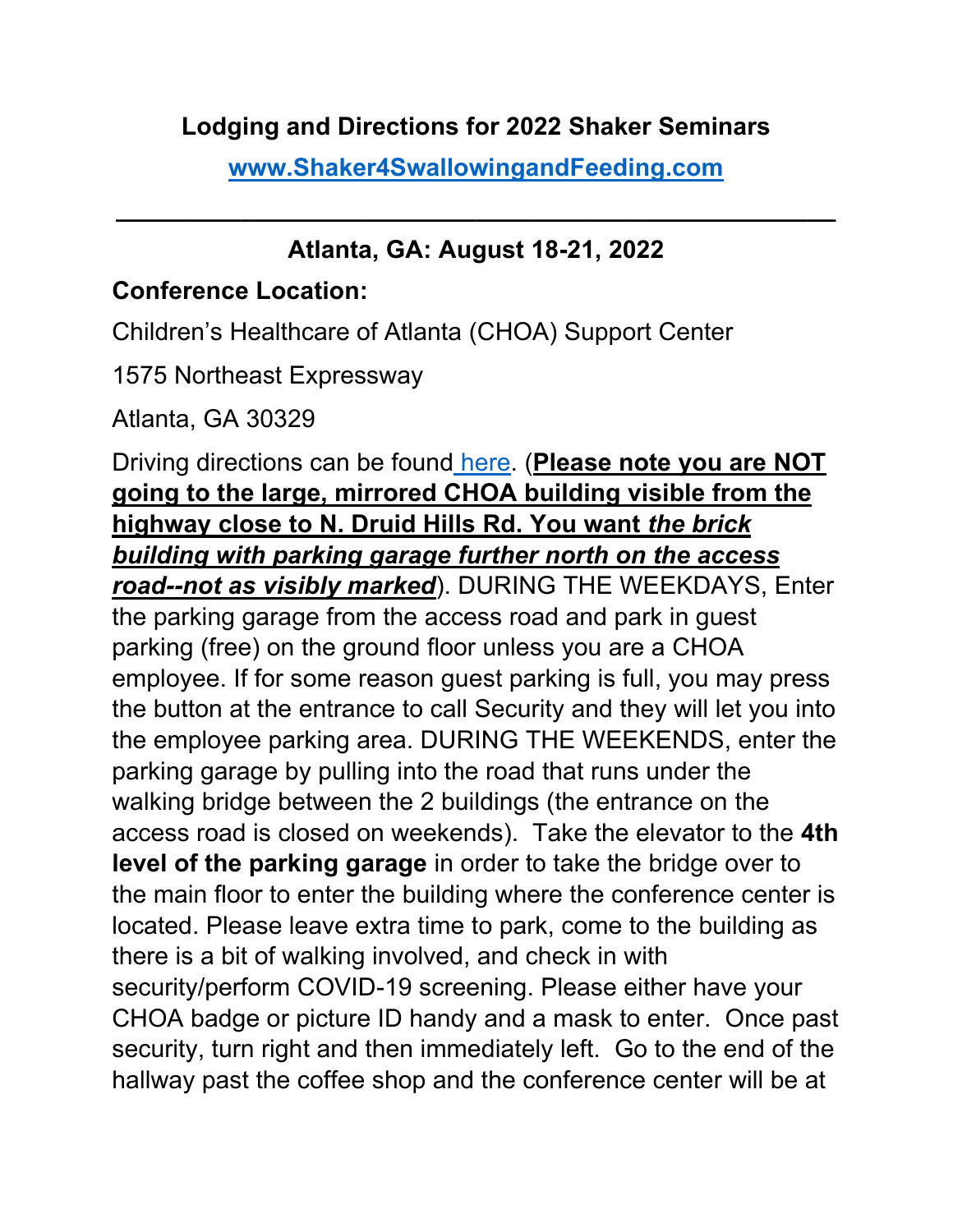the end of the hall. Signs will direct you to the specific classrooms on the day of the conference.

### **Start/End Times:**

Registration day one: 720-745 AM Seminars: 800-400

**Parking: See above.** Entry to the parking deck is located off the Interstate 85 North and Interstate 85 South access roads.

**Airport:** Hartsfield Atlanta International Airport

#### **On-Site Access to refreshments:**

- **Weekdays (Advanced Seminar):** coffee shop just outside the conference center and a full cafeteria in the adjacent building but everything is cashless
- **Weekends (EFS Seminar):** a grab and go market that is open in the building, which is cashless; can, go and pick up drinks, snacks and a few little lunch items., salads and sandwiches. Will have info regarding nearby restaurants but none walkable from conference center.

#### **Hotel Suggestions from CHOA:**

Courtyard Atlanta Executive Park/Emory

1236 Executive Park Drive NE

Atlanta, GA 30329-2243

[Click here](https://www.marriott.com/meeting-event-hotels/group-corporate-travel/groupCorp.mi?resLinkData=Children) for a direct link to CHOA discounted room rates.